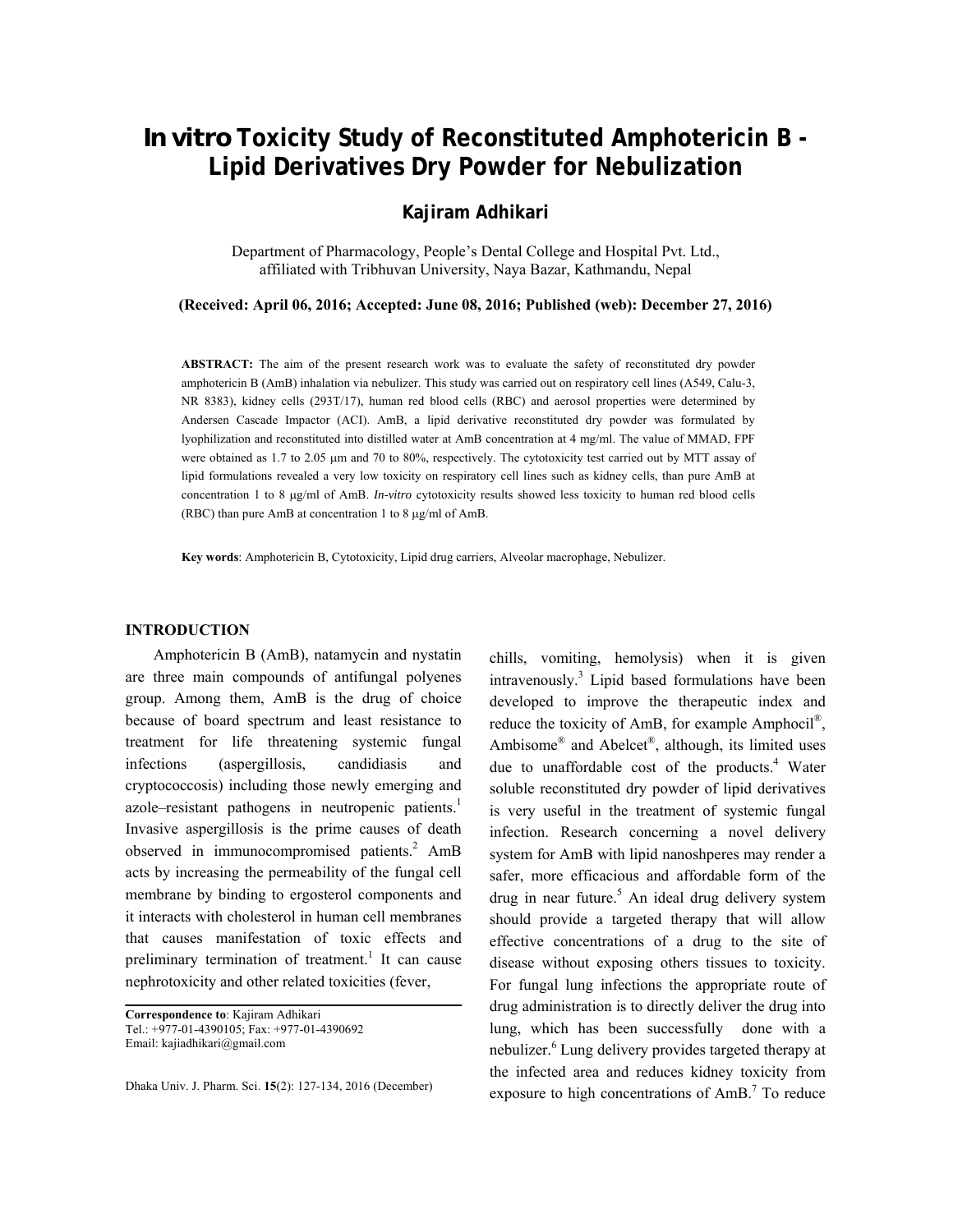these adverse effects, nebulizer is an attractive option since high local drug concentrations are achieved with minimal systemic exposure.<sup>8</sup> The advantages of jet nebulizers are inexpensive and do not require trained personnel. Thus our aim of this study was to evaluate aerosol properties and safety of inhalation via nebulization. This study employed lipid derivatives to formulate AmB-lipids system, which was transformed to dry powder by lyophilization. Five lipid derivatives were sodium deoxycholate (SDC), sodium deoxycholate sulfate (SDCS), sodium cholate (SC), potassium deoxycholate (KDC) and potassium cholate (KC). AmB lipid molar ratio was 2:1. The depositions of drug *in-vitro* with delivery by jet nebulizer were determined by the Andersen Cascade Impactor (ACI). The mass median aerodynamic diameters (MMAD) of particles were 1.7– 2.05  $\mu$ m. The Fine particle fractions (FPF< 4.7 µm) of the all formulations were 70 to 80%. *In-vitro* toxicity studies on human lung adenocarcinoma cell lines (A549), human bronchial epithelial cells (calu-3), alveolar macrophage cell lines (AMs) NR8383 and kidney cells (293T/17), hemolysis were carried out to ensure that the AmB-lipid formulation was safe to those cell lines. After nebulization, the particle size of five formulations was determined by mass median aerodynamic diameter (MMAD). The aerosolization testing was employed to confirm the possibility of producing the correct dosage with the aid of a nebulizer.

### **METERIALS AND METHODS**

#### **Materials**:

 AmB was obtained from Ambalal Sarabhai, Enterprises (Vadodara, India). deoxycholic acid (DCA), sodium deoxycholate (SDC), cholic acid (CA) and sodium cholate (SC) were purchased from Sigma-Aldrich (St. Louis, USA). Potassium cholate (KC), potassium deoxycholate (KDC) and sodium deoxycholate sulfate (SDCS) were synthesized in the laboratory. Dimethyl sulfoxide was from Riedel-de Haean, Germany. Polyamide membranes with a pore size of 0.22  $\mu$ m were obtained from Sartorius, Gottingen, Germany. All chemicals were of laboratory grade and used without any further purification.

# **Methods**

 **Preparation of Amphotericin B-lipid formulations (AmB-KC, AmB-KDC, AmB-SC, AmB-SDC and AmB-SDCS)**. Sodium deoxycholate sulfate (SDCS, 245 mg) was taken in beaker (100 ml) containing 30 ml distilled water and sodium hydroxide (2.7 ml, 0.2M) was added to this solution with constant stirring (500 rpm) in a magnetic stirrer Heidolph MR Hei-Mix L (Helodolph Instruent, Schwabach, Germany). After obtaining a clear solution, amphotericin B powder was slowly added (AmB, 250 mg) in part wise. When AmB was dissolved completely, then it formed a clear yellowish color solution at room temperature. Then the pH of the solution was adjusted by adding phosphoric acid (0.2 M) to obtain a pH of 7.4 for an *in situ* phosphate buffer using pH meter (Precisa pH 900, Dietikon, Switzerland). The final volume of the solution was made to 50 ml by adding distilled water. The solution was filled into 10 ml on each vial and lyophilization by a freeze dryer (Dura  $Dry^{TM} MP$ , FTS Systems Inc., NY, USA). Thus a yellowish powdered cake was formed. A similar methodology was employed to prepare sodium deoxycholate (AmB-SDC), potassium deoxycholate (AmB-KDC), potassium cholate (AmB-KC) and sodium cholate (AmB-SC) formulations as that of deoxycholic acid as well as cholic acid and AmB. This method was adopted on CDD 2012.<sup>9</sup>

 **Aerosol properties of the reconstituted AmB– lipid dry powders.** Around 50 mg of AmB–lipid derivatives (AmB-KC, AmB-KDC, AmB-SC, AmB-SDCS and AmB-SDC) of lyophilized dry powder (i.e., equivalent to 25 mg of AmB) was reconstituted with 6 ml filtered distilled water (4 mg/ml of AmB) for nebulization. This 6 ml solution was poured into a reservoir of a jet-nebulizer (Westmed Inc., Arizona, USA) and connected to a compressed nitrogen gas cylinder and the gas flow was adjusted to 8 L/min. Then the mouthpiece of the jet nebulizer was connected to an eight stage Andersen Cascade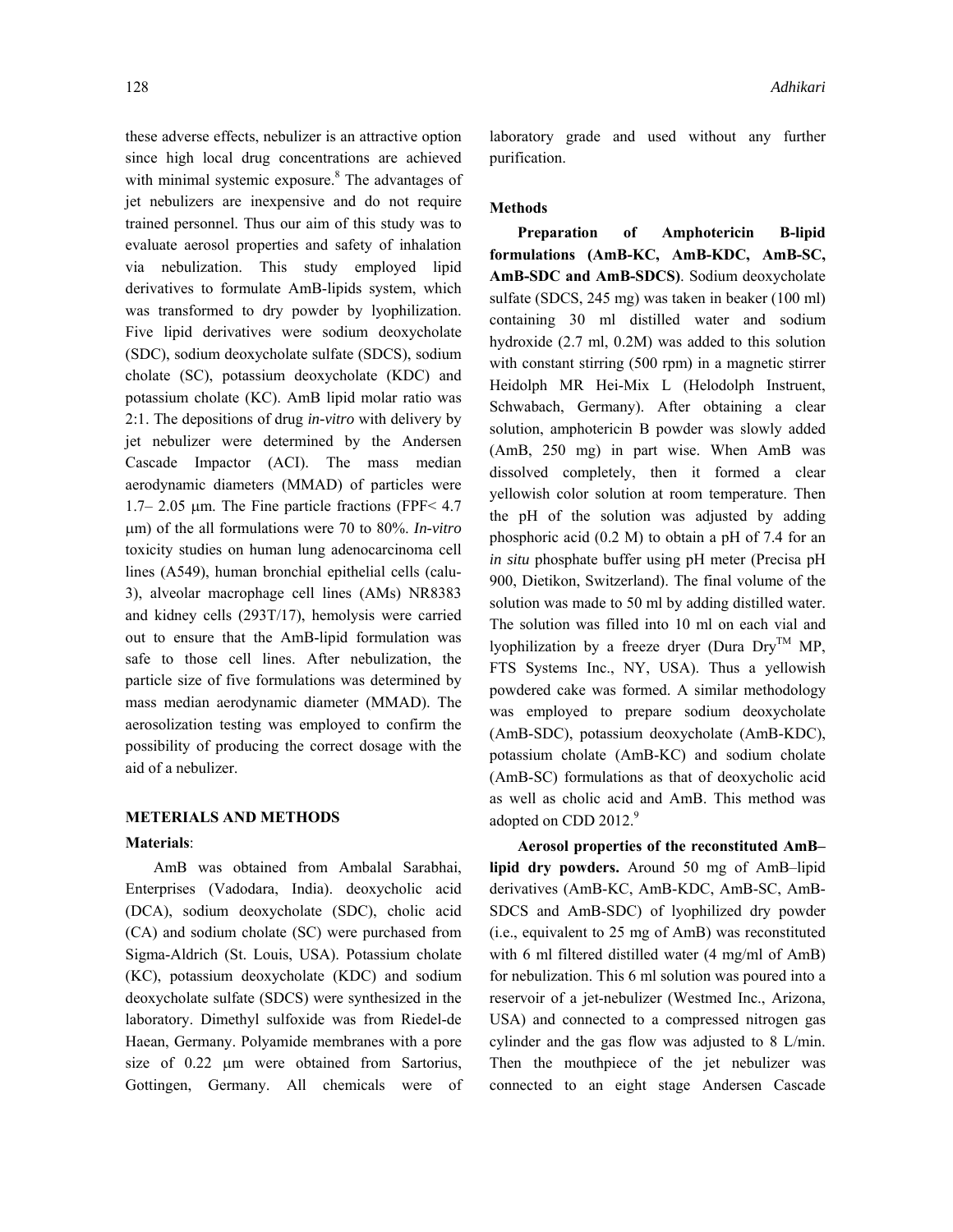Impactor (ACI), (Atlanta, GA, USA). The ACI was operated at a vacuum flow rate of 28.3 L/min. First, the nebulizer was operated for one min and the aerosol generated was directed into a fume hood. Following this nebulization period, the nebulizer was operated for a 2 min period to the ACI. The mass median aerodynamic diameter (MMAD) was calculated during the 1–3 min nebulization time interval. The fine particle fraction was calculated from the AmB deposited on each stage from 1 to 7. All the nebulization was carried out at room temperature to avoid any temperature effects on the deposition of the particles. Five experiments were conducted on each formulation. The drug deposited on each of the stages (0–7 stages) and the metal inlet of the ACI was extracted by rinsing with 25 ml of dimethyl sulfoxide and methanol  $(1:9 \text{ ratios } v/v)$ solution. The drug deposited on each stage was determined by high-performance liquid chromatography (HPLC). For the HPLC conditions, acetate buffer (20 mM, pH at 7.2) and acetonitrile  $(60:40 \text{ v/v})$  was used as the mobile phase at a flow rate of 1 ml/min. The microbondapak  $C_{18}$ (Phenomenex<sup>®</sup>,USA) (150 x 4.6 mm x i.d., 5  $\mu$ m) column was the stationary phase. UV detection was carried out at a wavelength of 405 nm.

 *In vitro* **hemolysis assay.** The human red blood cells lysis was evaluated as described by Mehta et al.<sup>10</sup> Briefly, erythrocytes (Blood Bank, Department of Pathology, Faculty of Medicine, Songklanagarind Hospital, Prince of Songkla University, Thailand) were isolated from fresh human blood, washed three times with phosphate buffer saline solution (PBS) and centrifuged at 3000 rpm for 5 min. Stock solutions of AmB, AmB-KC, AmB-KDC AmB-SC, AmB-SDC and AmB-SDCS were added to the suspended erythrocytes and the suspension was diluted with PBS to give final AmB concentration in the range 1-8 µg/ml and a final hematocrit of 1%. The solutions were incubated at  $37^{\circ}$ C in an incubator for 24 h. The unlysed cells were removed by centrifugation at 3000 rpm for 5 min and the hemoglobin in the supernatant was determined by its absorbance at 540 nm. PBS without AmB was used as negative control and 1% Triton X-100 (SigmaAldrich, Steinheim, Germany) was used as positive control for 100% lysis. According to the equation 1, % hemolysis can be calculated as shown below:

- % Hemolysis =  $[Abs-Abs_0/Abs_{100}-Abs_0] \times 100$ ……… Equation……1
- Where: Abs is the absorbance of sample
	- : $Abs<sub>0</sub>$  is the absorbance of negative control : $Abs_{100}$  is the absorbance of positive control

 **The cytotoxicity assay in respiratory cell lines and kidney cells.** A549, Calu-3 and AMs NR8383, kidney cells were distributed in 96-well plates at a density of  $1 \times 10^5$  cells/well in 100 $\mu$ L completed medium and allowed to attach overnight. After 24 h at  $37^{\circ}$ C and  $5\%$  CO<sub>2</sub>,  $95\%$  humidity, the medium (100 µL) was replaced with medium containing various concentrations of drug formulations (1 to 8 µg/ml) or an equivalent concentration. After incubation for 24 h, 50 µL of a solution of MTT at 1.25 mg/ml (Invitrogen, USA) were added and incubated for a further 4 h at 37ºC in an atmosphere of  $5\%$  CO<sub>2</sub> and  $95\%$  humidity, covered with an aluminum foil. After completion of the 4 h incubation, the solutions were removed from the 96 well plates and 100  $\mu$ L of DMSO added to dissolve the formazan crystals. The optical densities (OD) were measured at 570 nm in a microplate reader (Biohit BP 800, Helsinki, Finland). Control cells were incubated with medium without AmB. Four wells were used for each concentration and timepoint. The percentage of surviving cells was calculated from the following formula:  $(OD$  treated/OD  $_{\rm control}) \times 100$ . Three independent experiments were done. The number of viable cells in the treated well was compared to those in the untreated well and estimated as percent viability.

 **Statistical analysis.** Data were presented as mean  $\pm$  standard deviation (SD) from at least three samples unless indicated. The data were compared using Student's *t* test for independent samples and by analysis of variance (ANOVA). All statistical comparisons were calculated using the SPSS software version 16.0 (SPSS Inc., Chicago, IL). A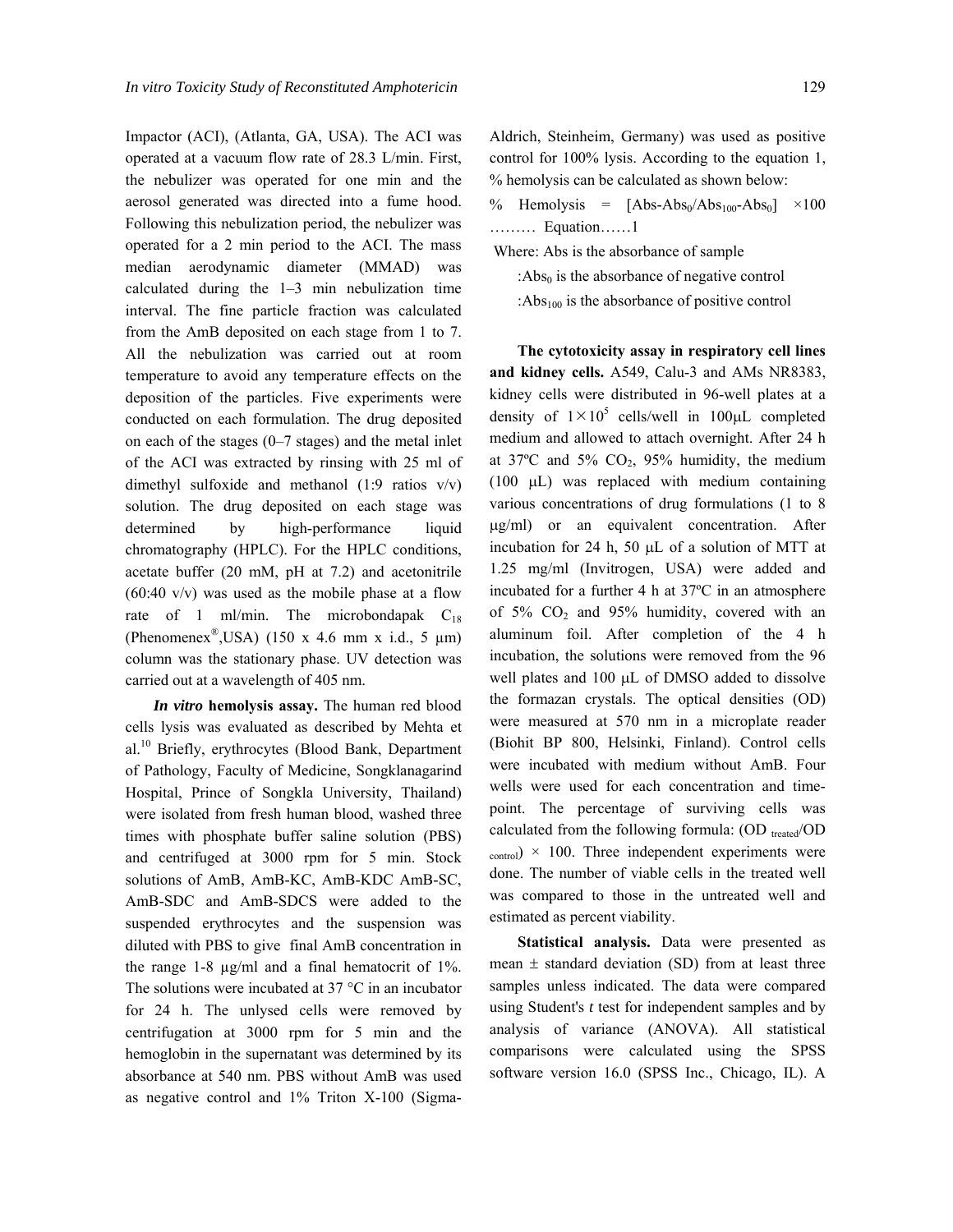significance of level of p-value < 0.05 was considered statistically significant.

#### **RESULTS AND DISCUSSION**

 **Aerosol properties of reconstituted AmB-lipid formulations after nebulization.** The *in-vitro* deposition of AmB-lipid derivatives in the Andersen Cascade Impactor (ACI) using a reconstituted solution and jet nebulization as described in the materials and method section. The properties of the aerosolized AmB-lipid derivatives (AmB-KC, AmB-KDC, AmB-SC, AmB-SDC and AmB-SDCS,) are presented in table 1. Part of this research related to the aerosol property of the two formulations, AmB-SDCS and AmB-SDC was previously reported by Gangadhar et al. $^{13}$  The physical properties of the AmB-lipid formulations are the most important factors that determine their deposition in the small airways of the lung for targeting the alveolar macrophages. The FPF was the amount of AmB smaller than 4.7  $\mu$ m. To achieve the best result of aerosolization for delivery of the drug into a diseased lung, small aerosolized particle sizes with the MMADs that range from 1 to 5 µm are required. MMADs of all the AmB-lipid formulations used in this study were between  $1.70$  to  $2.05 \mu m$  (Table 1). The percentages of the FPF of the AmB-lipid formulations were found to be between 70-80%. However, the powders had very poor flow properties, so they were not suitable for use in a dry powder inhalation. For nebulization, the dry powder was reconstituted with distilled water and found to be in a highly soluble and stable form, so this solution was suitable for jet nebulization. It revealed that these formulations were stable without degradation of AmB during the nebulization process.

**Table 1. Aerosol properties of reconstituted AmB-lipid dry powders with distilled water (Mean ± SD, n=5).** 

| Material  | $%$ content     | $MMAD$ ( $\mu$ m) | % FPF $(< 4.7 \text{ }\mu \text{m})$ |
|-----------|-----------------|-------------------|--------------------------------------|
| $AmB-SDC$ | $100.8 \pm 1.8$ | $1.70 \pm 0.3$    | $70 \pm 3.9$                         |
| AmB-SDCS  | $101.9 \pm 3.4$ | $1.74 \pm 0.4$    | $80 \pm 2.3$                         |
| $AmB-KDC$ | $100.4 \pm 0.3$ | $1.81 \pm 0.3$    | $71 \pm 4.9$                         |
| $AmB-KC$  | $100.2 \pm 0.5$ | $1.89 \pm 0.4$    | $72 \pm 4.2$                         |
| $AmB-SC$  | $99.5 \pm 0.4$  | $2.05 \pm 0.3$    | $74 \pm 3.3$                         |

 *In vitro* **hemolysis assay.** Hemolysis of human red blood cells was evaluated by a reported method as described in the materials and methods section. Erythrocytes treated with AmB-KC, AmB-KDC, AmB-SC, AmB-SDCS, AmB-SDC, and AmB showed some hemolysis as shown in figure 1. In this study, we had chosen a concentration range of 1-8 µg/ml according to Yu *et al.* The safety level of hemolysis was reported by Yu et al.<sup>14</sup> less than 5% of hemolysis increased as the concentration of AmB increased up to 17%. AmB-SDCS, AmB-SDC, AmB-KDC, AmB-KC, AmB-SC and AmB, each at a concentration of 8 µg/ml AmB, caused some red blood cell hemolysis of 9%, 14%, 14%, 14%, 13% and 17%, respectively so all AmB-lipid formulations produced less hemolysis than AmB. Among these five formulations, AmB-SDCS was least hemolysis

than others. It was due to the sulfate ions interact and stabilize micelle and low release of free AmB and free form AmB is less available to formation of dimeric form, which causes for hemolysis. These lipid derivatives may be able to stabilize AmB. Forster et al.<sup>15</sup> reported that lecithin-stabilized emulsions produced low hemolysis. They explained that the reduced hemolysis of the liposome and the lecithin-stabilized emulsions was due to the strong binding between the AmB and the phospholipid. Chuealee *et al.*16 studied various cholesterol derivatives for the formulation of AmB and found that AmB was stabilized in a similar manner and hemolysis was prevented. The hemolytic effects were effectively or significantly reduced compared to conventional surfactants such as SDC and cholesterol.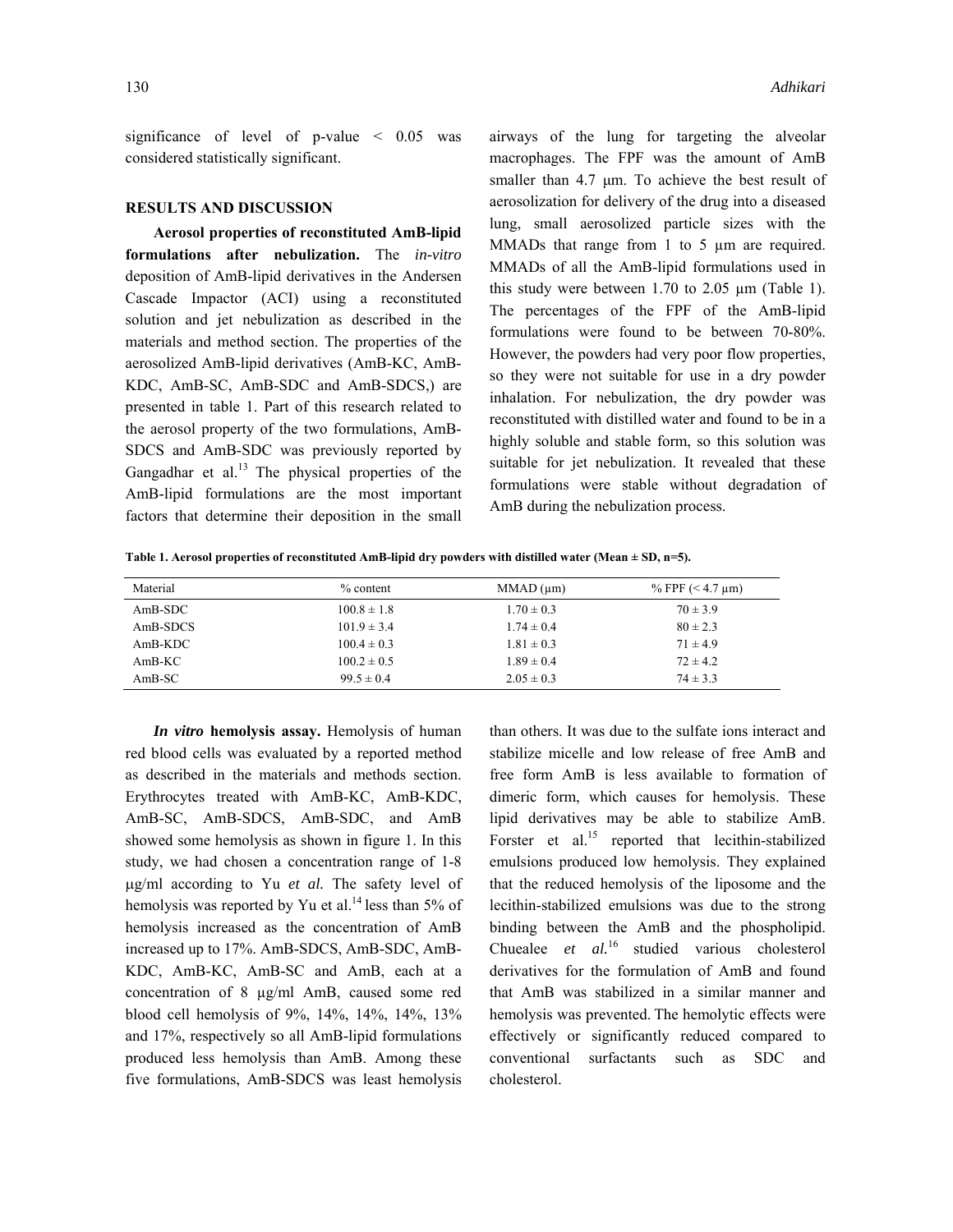**Cytotoxicity assay.** The toxicity of the lipid formulations (AmB-KC, AmB-KDC, AmB-SC, AmB-SDC and AmB-SDCS) and AmB on A549, AM NR 8383 and Calu-3 cell lines and kidney cells (293T/17) were estimated at different concentrations from 1 to 8 µg/ml by the MTT reduction assay after 24 h of exposure as shown in Figure 2. Typical effective concentration of AmB in the blood circulation is 1 µg/ml so the lung tissue should have a similar concentration.<sup>17,18</sup> A typical testing for the AmB concentration *in vitro* was between 8-16 times, in this case we had chosen 8 times. $14$  The lipid formulations (AmB-KC, AmB-KDC, AmB-SC, AmB-SDC and AmB-SDCS) and AmB up to 8  $\mu$ g/ml showed very low cytotoxicity to A549 cells. The viability of A549 cells after treatment with AmB-SDCS, AmB-SDC, AmB-KDC, AmB-KC, AmB-SC and AmB were 95, 91, 89, 94, 95 and 92%, respectively (Figure 2 A). For the Calu-3 cells they showed above 92% viability with all AmB formulations up to 8 µg/ml. This indicated that the five formulations were not toxic to the lung cell lines Calu-3 (Figure 2 B). In the case of the AM NR8383 cell lines, the percentage of viability was over 80% with the AmB lipid formulations (AmB-KC, AmB-KDC, AmB-SC, AmB-SDC and AmB-SDCS) at concentration of AmB up to 8 µg/ml and more than 99% viability was achieved at a lower concentration of 1 µg/ml. In the case of pure AmB, the viability of AM NR8383 cells rapidly declined from 93 to 56% with increasing concentrations of AmB from 1 to 8 µg/ml. There was more than 80% of cell viability at concentrations of AmB 1-4 µg/ml whereas at 8 µg/ml, it was drastically decreased by up to 56% (Figure 2 C). AmB is known as a nephrotoxic drug, so its clinical application is limited due to its major toxicity.19 The incidence of nephrotoxicity was reported 49-65% in conventional AmB deoxycholate.20 To minimize this toxic effect, lipid derivative carriers (SDCS, KC and KDC) were synthesized in a laboratory, SDC and SC were purchased from the market and AmB-lipid formulations (AmB-KC, AmB-KDC, AmB-SC, AmB-SDC and AmB-SDCS) were prepared by lyophilization process. This toxicity test was done *in-* *vitro* study on human kidney cells (293T/17) as shown in (Figure 2 D). The percentage viability of kidney cells was over 90% after challenging with AmB or AmB formulations at 1 µg/ml. A slight decrease of viability to around 83% at 2 µg/ml AmB was observed. However, at 4 and 8  $\mu$ g/ml AmB, dramatic cell death was observed. AmB-lipid formulations (AmB-KC, AmB-KDC, AmB-SC, AmB-SDC and AmB-SDCS) provided some protection of kidney cells as viability after treatment with 4  $\mu$ g/ml was higher than 80% and except AmB-SDC, AmB-SDCS, AmB-SC, AmB-KC and AmB-KDC formulations were higher than 80% at 8 µg/ml. AmB-SDC at these concentrations was slightly less toxic than pure AmB. The micelles provided a relatively weak barrier compared to the lipid bilayers of liposomes or lipid matrix or LNPs. The release of AmB from micelles may be faster than AmBisome® or AmB entrapping LNPs.<sup>20a,20b</sup> Moreover, strong interaction between AmB and lipids such as phospholipids and /or cholesterol can retard release of AmB from LPNs or AmBisome®.<sup>21</sup> Therefore, LPNs or liposomes that entrap drugs in their lipid matrix or bilayers are able to decrease cytotoxicity of the entrapped drugs. $^{22}$  In this case it is possible that AmB-SDCS, AmB-SC, AmB-KC and AmB-KDC lipid formulations can form more stable micelles than AmB-SDC. Therefore the free AmB release from AmB-SDCS, AmB-SC, AmB-KC and AmB-KDC lipid formulations may be slower than that from AmB-SDC resulting in a lower toxicity to the kidney cells. These lipid formulations seemed to be less toxic than pure AmB. In overall toxicity studies of AmB-lipid formulations in respiratory associated three (A549, Calu-3 and NR 8383) cell lines and kidney cell lines (293T/17), they were showed that SDCS, KDC, KC and SC formed more stable micelles than SDC. Therefore, the release of free AmB from AmB-SDCS, AmB-KDC, AmB-KC and AmB-SC may be slower than that from AmB-SDC resulting in less toxicity for all tested cells up to 8 µg/ml concentration of AmB.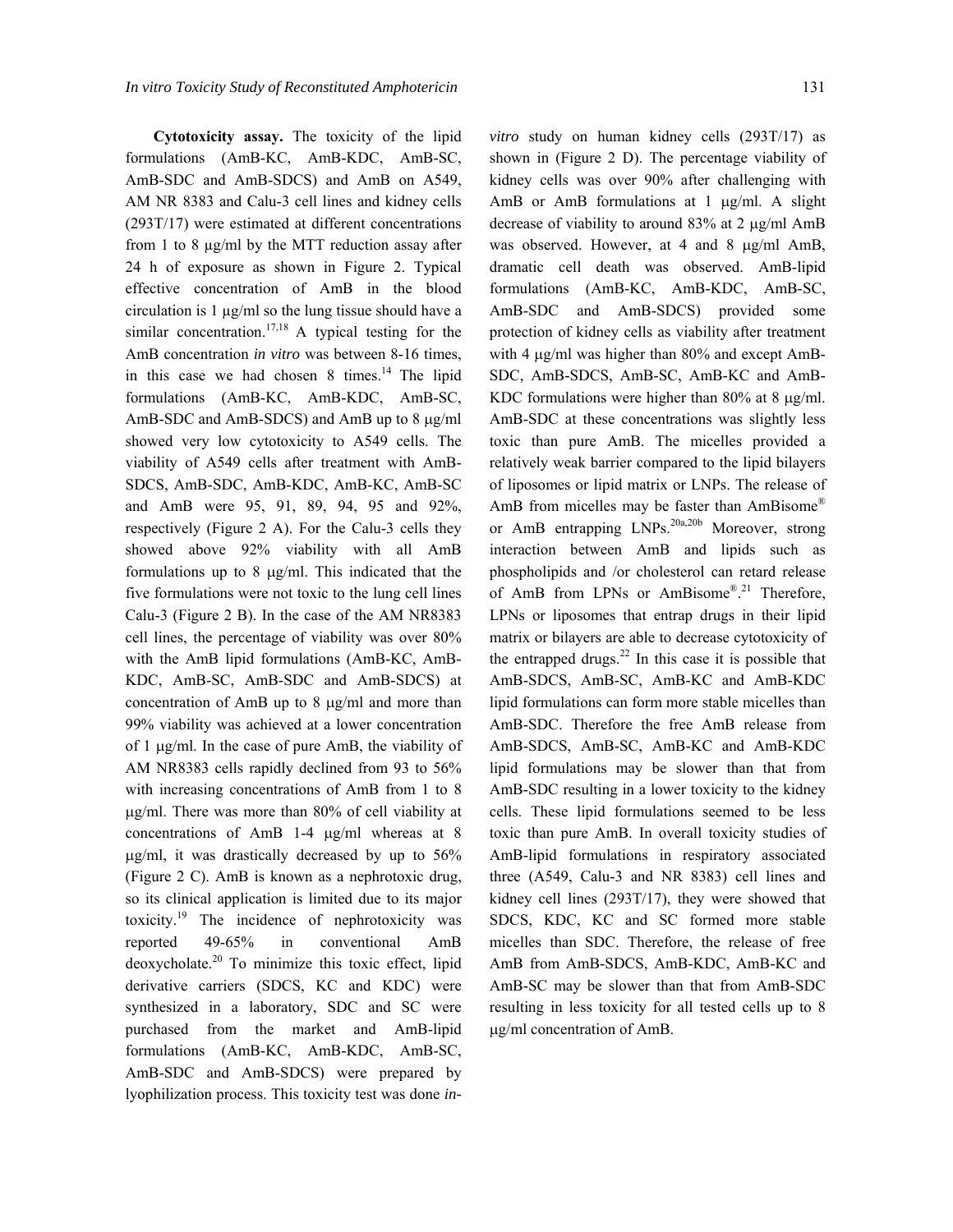

Figure 1. *In vitro* hemolysis after incubation with, AmB-SDC (■), AmB-KC ( $\Delta$ ), AmB-KDC (▲) AmB-SDCS (□), AmB-SC (●) and AmB (O) at 24 h (mean  $\pm$  SD, n = 3).



Figure 2. Viability of A549 cell line (**A**), calu-3 cell line (**B**) , AMs NR8383 (**C**) and kidney cells (293T/17) (**D**) after they have been incubated with AmB ( ${O}$ ), AmB-SDCS ( $\square$ ), AmB-SDC ( $\square$ ), AmB-KDC( $\blacktriangle$ ), AmB-KC ( $\triangle$ ), AmB-SC( $\bigcirc$ ); (mean  $\pm$  SD, n=4).

# **CONCLUSION**

 Five lipid derivatives such as KC, KDC, SC, SDC and SDCS, were chosen as lipid drug carriers. These carriers were applied to develop as lipid drug carriers system as a reconstituted dry powder AmBlipid formulations. AmB-lipid formulations were successfully prepared by lyophilization process (freeze drying) in mole ratio 1:2 (AmB:lipid carrier),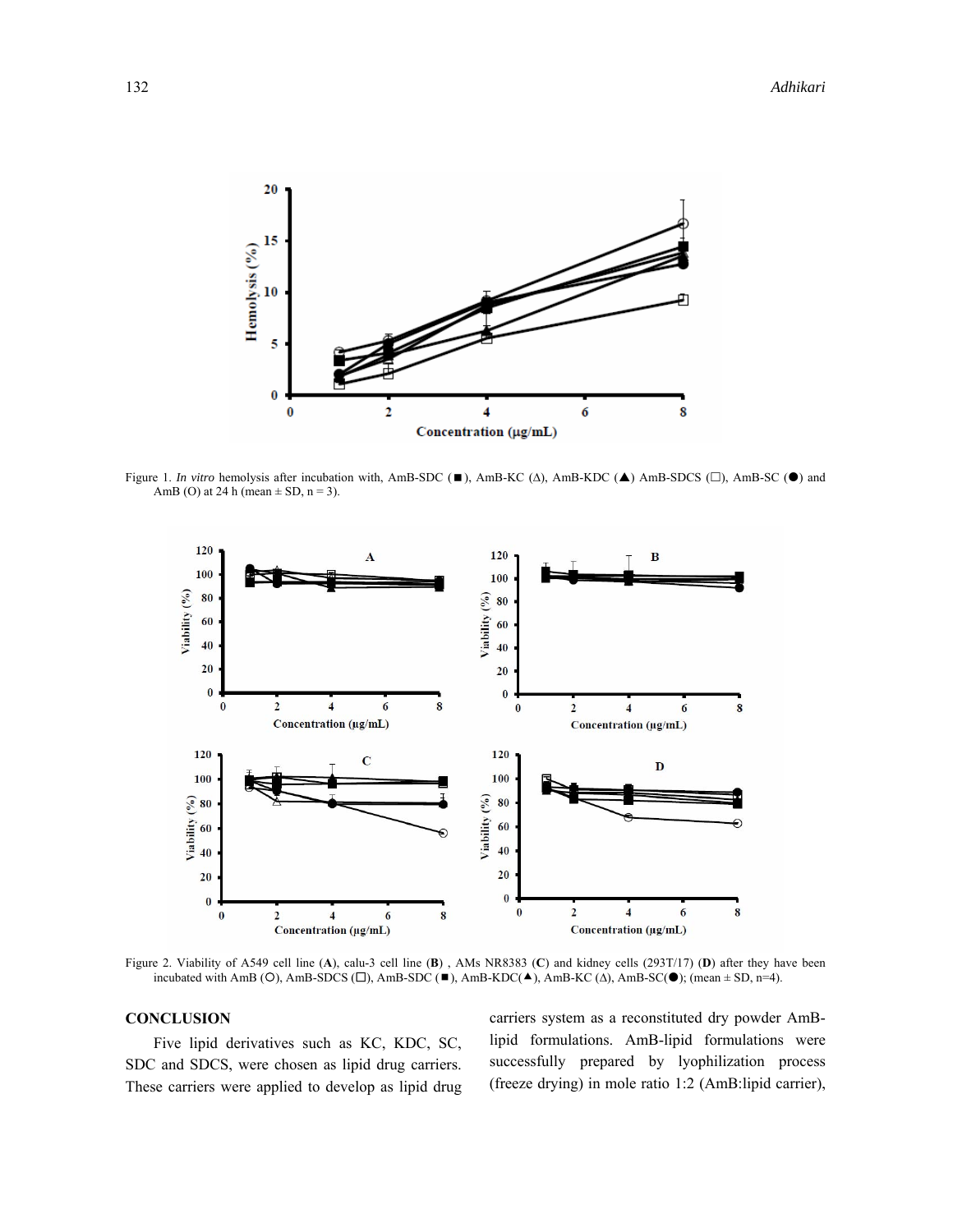formed solid caked, which was a very light, free flowing, hygroscopic in nature. Aerosolization characteristics such as MMADs were obtained ranges 1.70- 2.05 µm with high FPF 70-80%. These lipid drug carriers play vital role play to dissolve the poorly soluble AmB into highly soluble and stable solution form. The cytotoxicity examinations of respiratory associated cell lines (A549, calu-3 and AM NR 8383), kidney cells and human RBC hemolysis were shown higher viability with AmBlipid formulations as compared to pure AmB. This was possible for targeting the AM in lung fungal infections. Therefore, we carried out all the relevant study of AmB-lipid formulations and conclude that they were suitable for the treatment of pulmonary aspergillosis by targeting AM via jet nebulization. Among five AmB-lipid formulations, it can be concluded that SDCS was the best lipid drug carrier in terms of its aerosol property, toxicity tests.

#### **ACKNOWLEDGEMENT**

 This research work was financially supported by the National Research University Project Grant for PhD Research Programs at the Prince of Songkla University, Faculty of Pharmaceutical Sciences, Department of Pharmaceutical Technology, Hat Yai, Thailand. The author would like to thanks the Drug Delivery System Excellence Centre for use of their facilities. I would like to thanks my supervisor, Assoc. Prof. Dr. Teerapol Srichana, under his supervision, I had successfully completed my PhD program.

**Conflict of interest**: The author states no conflicts of interest.

#### **References**

- 1. De Pouw, B.E.2000.New antifungal agents and preparations. *Int. J. Anticrob. Agents*. **16**, 147-150.
- Lemke, A., Kinder, A.F. and Kayser, O. 2005. Amphotericin B, *Appl. Microbial.Biotechnol*. **68**, 151-162.
- 3. Antoniadou, A., and Dupont, B., 2005. Lipid formulations of amphotericin B: where are we today? *J. Mycol. Med.* **15**, 230-238.
- 4. Egger, S.S., Meier, S., Leu, C., Christein, S. and Gratwohl, A. 2009. Drug interactions and adverse events associated with antimycotic drugs used for invasive aspergillosis in hematopoietic SCT. *Bone Marrow Transplant.* **45**, 1197- 1203.
- 5. Kirchgessner, M. 2008. Amphotericin B. *J. Exot. Pet Med.*  **17,** 54-56.
- 6. Drew, R. 2006. Potential role of aerosolized amphotericin B formulation in the prevention and adjunctive treatment of invasive fungal infections. *Int. J. Antimicrob. Agents*. **27**, 33- 44.
- 7. Chuealee, R., Aramwit, P., Noipha, K. and Srichana, T. 2011. Bioactivity and toxicity studies of amphotericin B incorporated in liquid crystals. *Eur. J. Pharm. Sci.* **43**, 308- 317.
- 8. Le, J. and Schiller, D.S.2010. Aerosolized delivery of antifungal agents: *Current Fungal Infect Rep*. **4**, 96-102.
- 9. Adhikari, K.R. and Srichana, T. 2012. Formulation of amphotericin B-lipid derivatives and its evaluation*. CDD Proceedings*. 129-132.
- 10. Mehta, R., Lopez, B.G., Hopfer, R., Mills, K.and Juliano, R.L. 1984. Liposomal AmB is toxic to fungal cells but not to mammalian cells. *Biochem. Biophys. Acta.* **770**, 230-234.
- 11. Huttunen, K., Ruotsalainen, M., Iivanainen, E., Torkko, P., Katila, M.L. and Hirvonen, M.R. 2008. Inflammatory responses in RAW 264.7 macrophages caused by mycobacteria isolated from moldy houses. *Environ Toxicol Pharmacol*. **8**, 237–244.
- 12. Punturee, K., Wild, C.P. and Vinitketkumneun, U. 2004. Thai medicinal plants modulate nitric oxide and tumor necrosis factor in J774.2 mouse macrophages. *J. Ethnopharmacol*. **95**, 183-189.
- 13. Gangadhar, K.N., Adhikari, K.R. and Srichana, T. 2014. Synthesis and evaluation of sodium deoxycholate sulfate as a lipid drug carrier to enhance the solubility, stability and safety of an amphotericin B inhalation formulation. *Int. J. Pharm*. **471**, 430-438.
- 14. Yu, B.G., Okano, T., Kataoka, K. and Kwon, G. 1998. Polymeric micelles for drug delivery: solubilization and haemolytic activity of amphotericin B. *J. Control. Release.*  **53**, 131-136.
- 15. Forster, D., Washington, C. and Davis, S.S. 1988. Toxicity of solubilized and colloidal amphotericin B formulations to human erythrocytes. *J. Pharm. Pharmacol.* **40***,*325-328.
- 16. Chuealee, R., Aramwit, P., Noipha, K. andSrichana, T. 2011. Bioactivity and toxicity studies of amphotericin B incorporated in liquid crystals. *Eur. J. Pharm. Sci.* **43**: 308- 317.